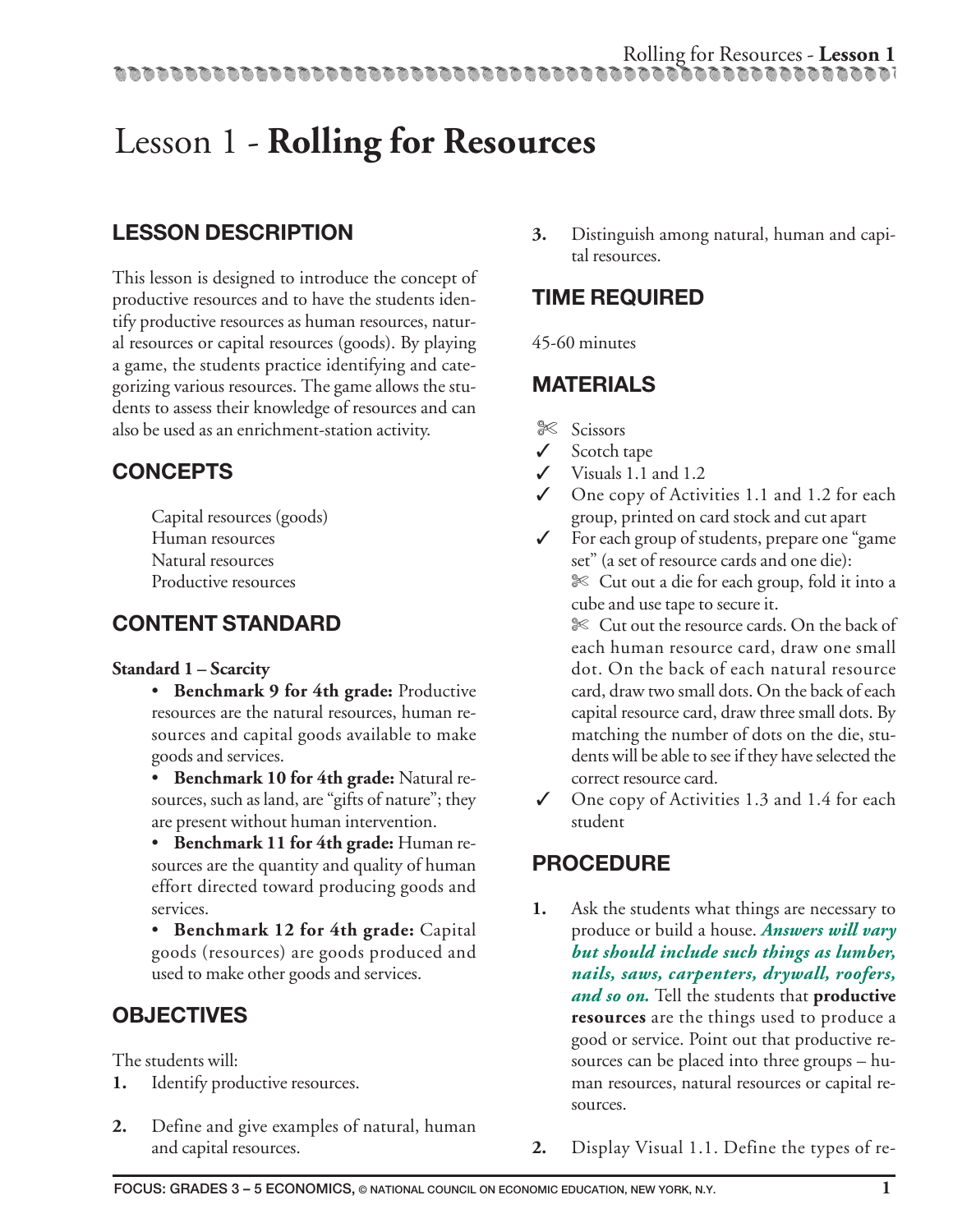sources as follows:

• **Human resources** are people who work to produce a good or service. Examples of human resources are a truck driver, plumber, teacher and nurse. Ask the students for other examples of human resources. Write the students' responses on the board.

• **Natural resources** are things that occur naturally in the world and can be used to produce a good or service. These resources are gifts of nature and are present without human intervention. Examples of natural resources are natural gas, granite, deer and minerals. Ask the students for other examples of natural resources. Write the students' responses on the board.

• **Capital resources** are goods produced and used to make other goods and services. Examples of capital resources are an office building, office copying machine, pots and pans and a wrench. Ask the students for other examples of capital resources. Write the students' responses on the board.

(**NOTE:** A hammer is a capital resource. Nails are intermediate goods. Both capital resources and intermediate goods are goods that are produced in order to produce other goods. Producing both capital resources and intermediate goods requires human, capital and natural resources. The difference between capital resources and intermediate goods is the role they play in producing those other goods. Capital resources provide productive services; they are the actors in the process–the tools. Intermediate goods provide the materials with which the goods are produced; they are acted upon–they are the stuff from which the goods are made.)

**3.** Explain to the students that human, natural and capital resources are all examples of productive resources used to make goods and services that people buy every day. Ask the students what things are necessary to produce a haircut. *Answers will vary but should include such things as comb, razor, clippers, electricity, scissors, hair stylist, and so on.*

Ask the students to classify the productive resources used to produce a haircut as natural, human or capital resources. Record their answers on the board. *Capital – comb, razor, clipper; natural – water; human – hair stylist*

- **4.** Tell the students that they are going to play a game in small groups. Divide the class into groups of four or five students each. Distribute an already cut-apart copy of Activity 1.1 and an already-assembled copy of Activity 1.2 to each group.
- **5.** Display Visual 1.2. Review the rules of the game as displayed on Visual 1.2.
- **6.** Help the students determine who the youngest player is in their groups. Make certain that cards are dispersed so that all of the students in the group can see the resources. Allow time for the students to play.
- **7.** When the groups have finished playing, distribute a copy of Activity 1.3 to each student. Instruct the students to identify the resource cards they selected during the game by writing the resource name in the correct space on Activity 1.3.
- **8.** Once the students have identified the resource cards they collected, ask each student to think of a good or service that each resource could be used to produce. In the box next to each type of resource on Activity 1.3, instruct the students to either write a sentence containing the name of this good or service or draw a picture of the good or service.
- **9.** Display the students' pictures and sentences on a bulletin board in the classroom for further discussion.

### **CLOSURE**

**10.** Ask the following questions to review the main points of the lesson:

**A.** Why do people use productive re-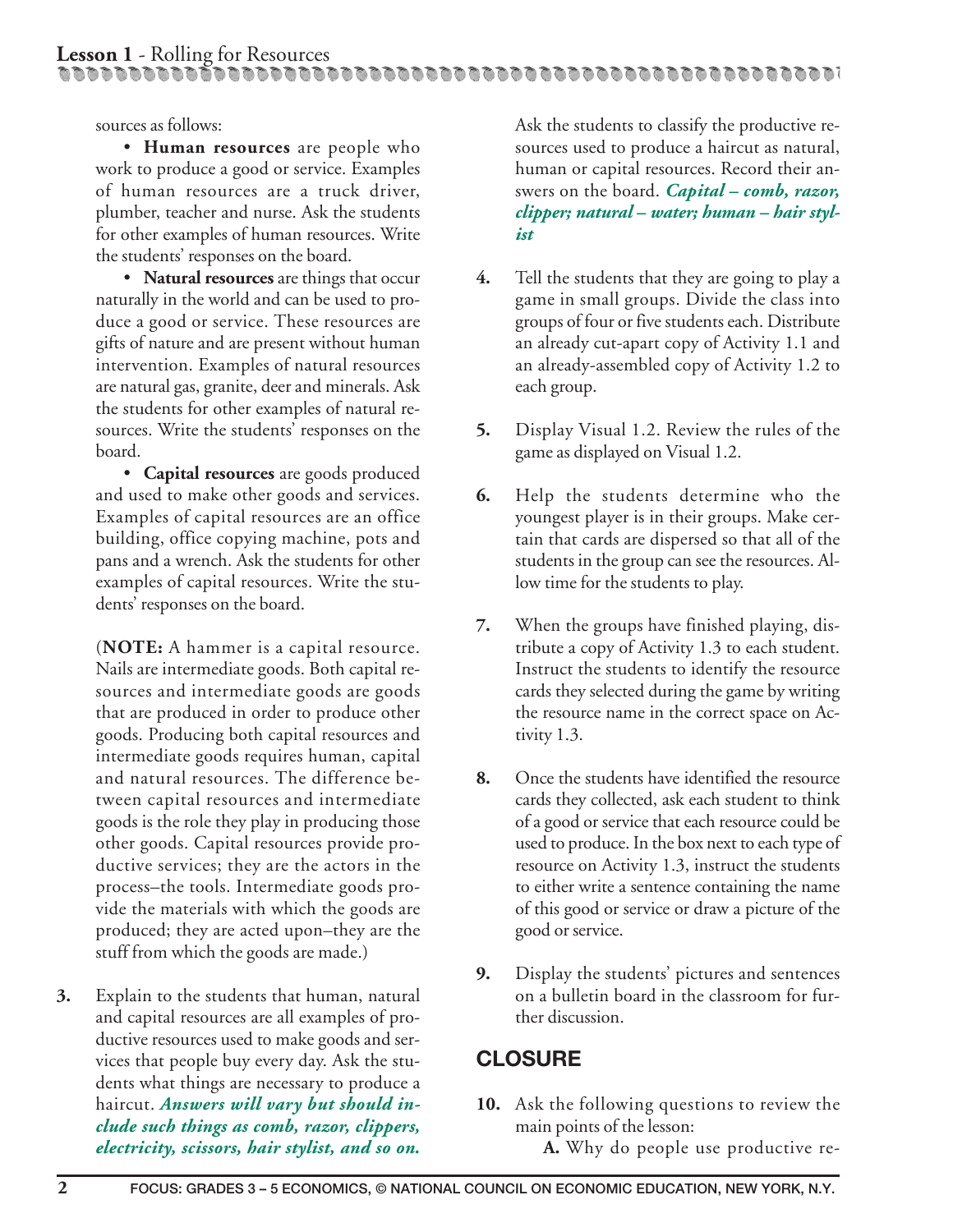#### sources? *To produce goods and services*

**B.** Name one of the three kinds of productive resources. *Human, natural or capital resources*

**C.** What are natural resources? *Things that occur in the world naturally and can be used to produce a good or service*

**D.**Give some examples of a natural resource. *Water, soil, trees, cows, coal, sunlight*

**E.** What are human resources? *People who do the work to provide a good or service*

**F.** Give some examples of human resources. *Teacher, mechanic, nurse, carpenter, plumber, farmer*

**G.** What are capital resources? *Things made by people and used to produce goods and services, such as tools, equipment, factories and machinery*

**H.**Give some examples of capital resources. *Machines, office buildings, delivery trucks, computers, software, robots*

**I.** What are some human resources needed to build a house? *Carpenter, electrician, architect*

**J.** What are some natural resources used to build a house? *Land, stone, trees, sand*

**K.** What are some capital resources used to build a house? *Hammer, saw, sawhorses, paint brush*

#### **ASSESSMENT**

Distribute a copy of Activity 1.4 to each student. Explain that in each picture there is a human resource, a natural resource and a capital resource. Tell the students they should identify a natural resource, a human resource and a capital resource in each picture and write the name of that resource in the appropriate space on the page.

#### *Activity 3 answers:*

#### **Picture #1:**

The human resource is *a farmer.* The natural resource is *soil.* The capital resource is *a tractor.*

#### **Picture #2:**

The human resource is *a florist.* The natural resources are *flowers.* The capital resources are *vases.*

#### **Picture #3:**

The human resource is *a logger, chain saw operator.*

The natural resource is *a tree.* The capital resource is *a chain saw.*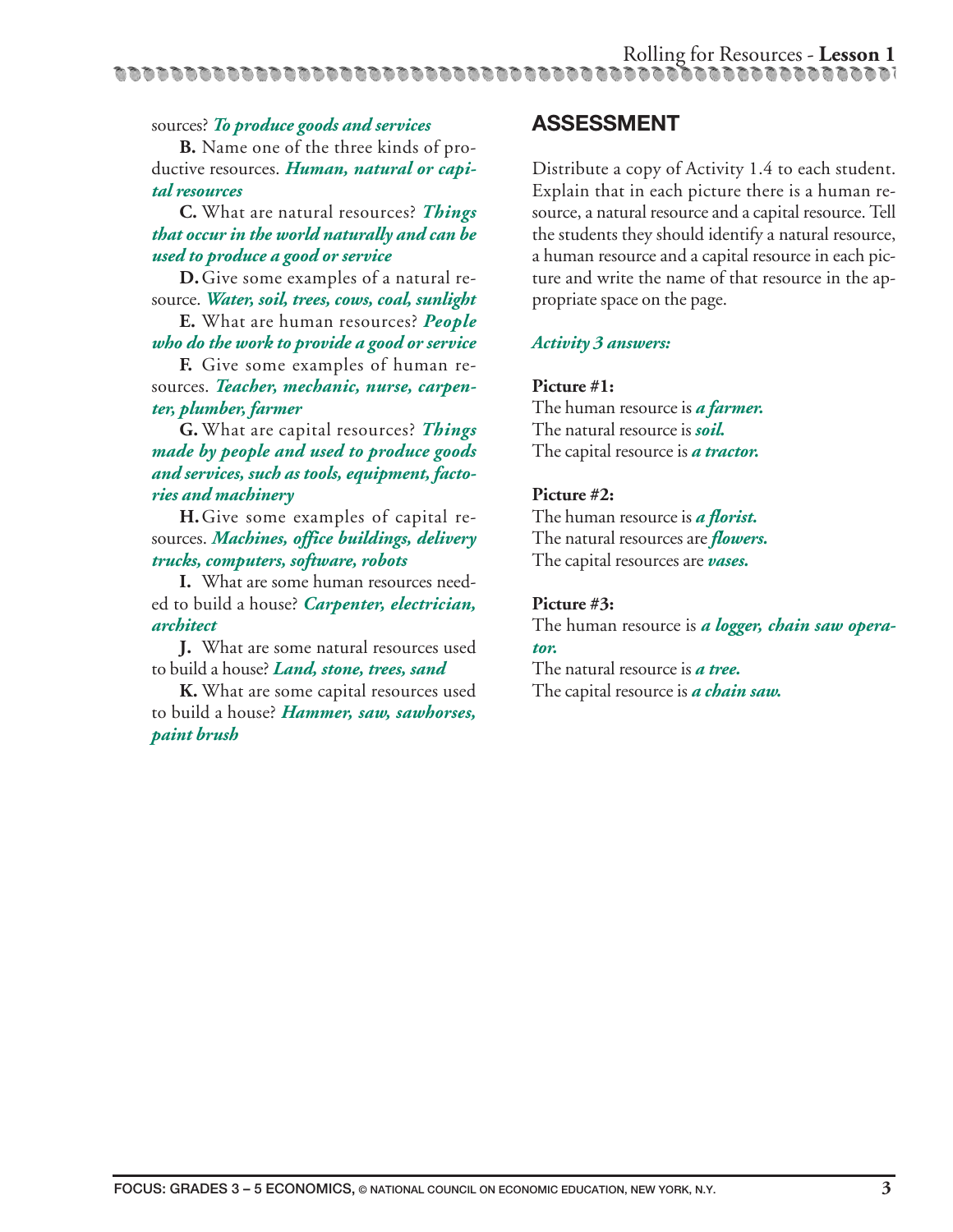Lesson 1 - Rolling for Resources 1666 A 666 A 666 A 666 A 666 A 666 A

# Visual 1.1 - **Rolling for Resources**

# • HUMAN RESOURCES



• NATURAL RESOURCES



# • CAPITAL RESOURCES

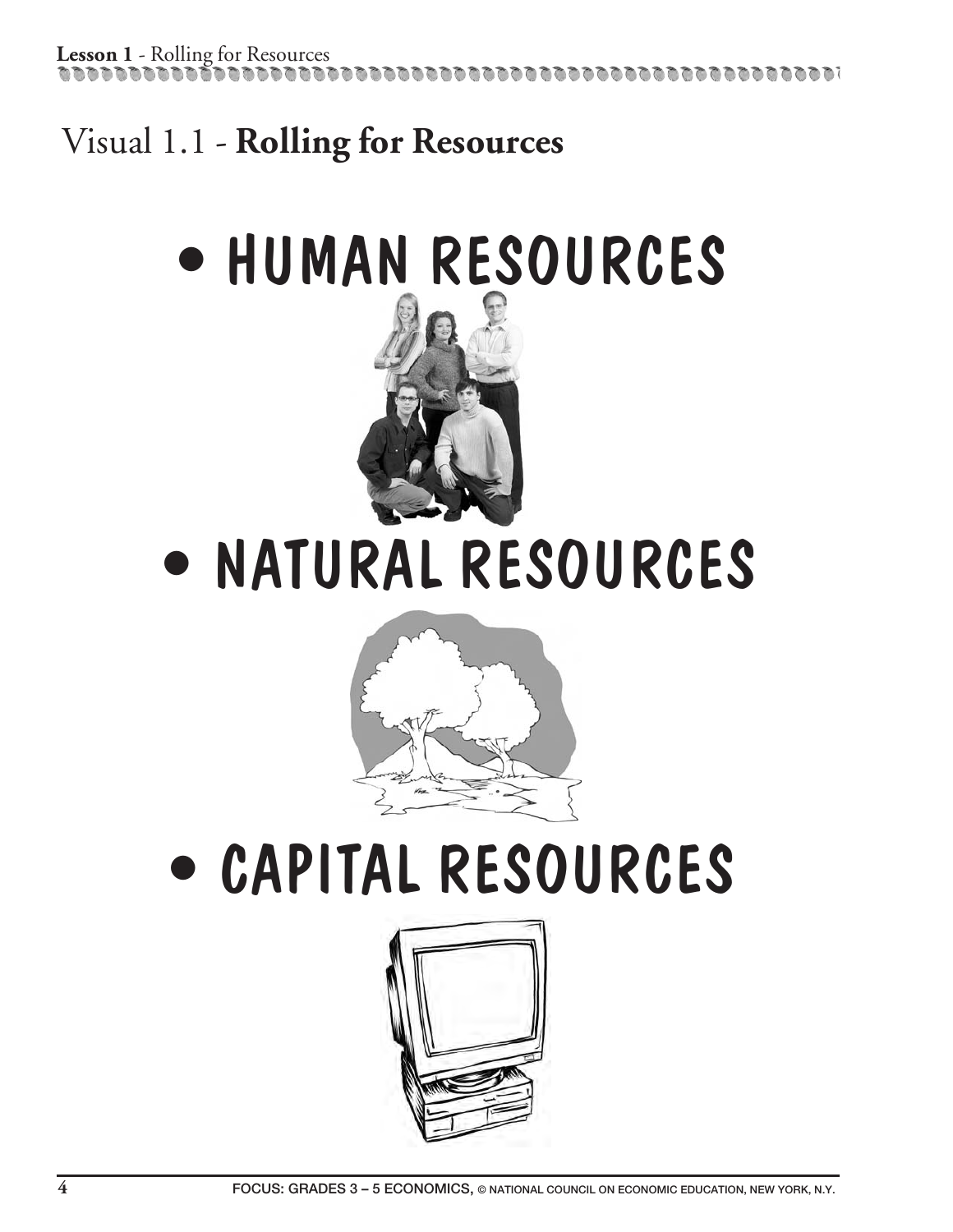# Visual 1.2 - **Rules for Rolling for Resources**

- ✓Each group displays all of its resource cards faceup.
- ✓Make certain the cards are scattered slightly so that each resource card is visible.
- $\checkmark$  To "win" the game, a student must collect a human resource card, a natural resource card and a capital resource card.
- ✓The resource cards have dots on the back that match the dots for each type of resource on the die (human resources-one dot; natural resources-two dots; capital resources-three dots).
- $\checkmark$  The students will take turns rolling the die. Begin with the youngest student in the group. After that, play will move to the left.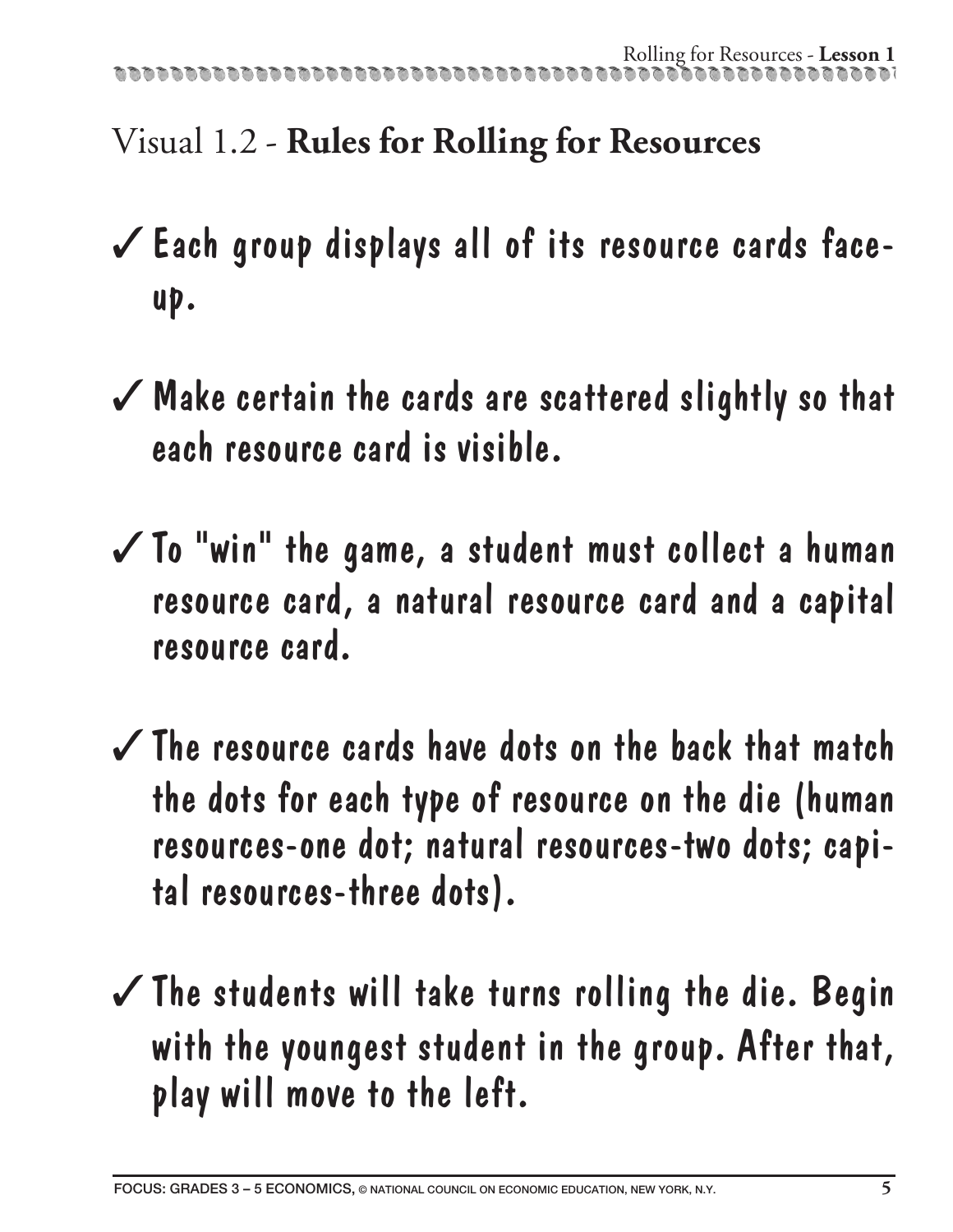Visual 1.2 - (continued) **Rules for Rolling for Resources**

- ✓If the die lands on "natural resource," the student should find a natural resource card from the deck of cards.
- ✓If the die lands on "human resource," the student should find a human resource card from the deck of cards.
- $\checkmark$  If the die lands on "capital resource," the student should find a capital resource card from the deck of cards.
- $\checkmark$  If a student selects the correct resource card, the number on the back of the card will match the number of dots for the type of resource on the die.
- $\checkmark$  If a student selects a correct resource card from the deck of cards, he or she may keep the card, and his or her turn is over.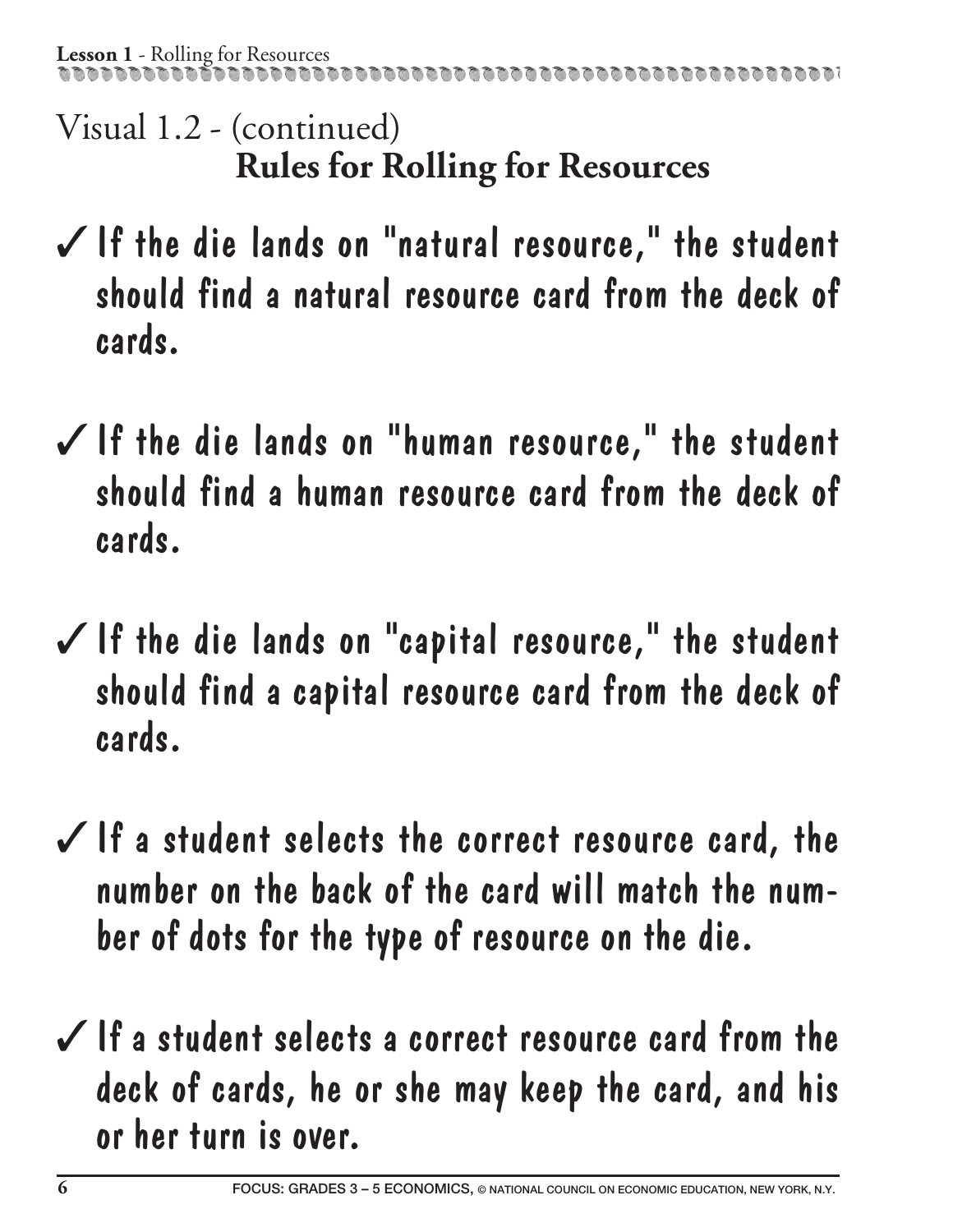Visual 1.2 - (continued) **Rules for Rolling for Resources**

- $\checkmark$  If the card selected isn't a correct example of the resource displayed on the die, the student must put the card back in the pile and wait for his or her next turn.
- $\checkmark$  If a student rolls the die and it lands on a resource for which he or she already has a card, he or she may roll a second time. If the die again lands on a type of resource for which he or she already has a card, he or she must wait until his or her next turn.
- $\checkmark$  The game is played until each student in the group has correctly selected cards for each type of resource.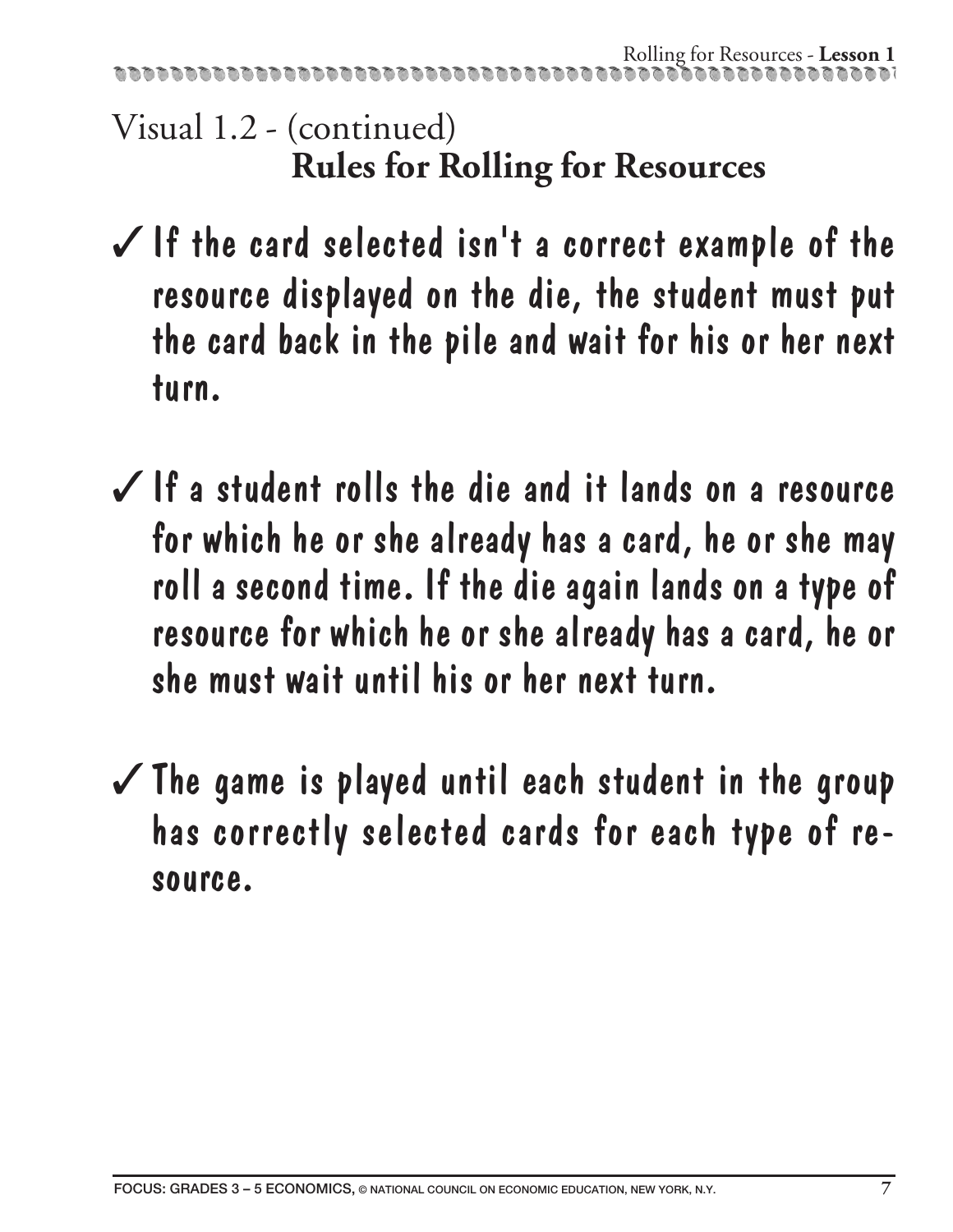Activity 1.1 - **Resource Cards**

| <b>DOCTOR</b> | <b>NURSE</b>       |
|---------------|--------------------|
| TEACHER       | PILOT              |
| WAITRESS      | <b>FIREFIGHTER</b> |
| CHEF          | <b>TAXI DRIVER</b> |
| SECRETARY     | <b>ARTIST</b>      |

(HUMAN RESOURCES ARE ON THIS PAGE)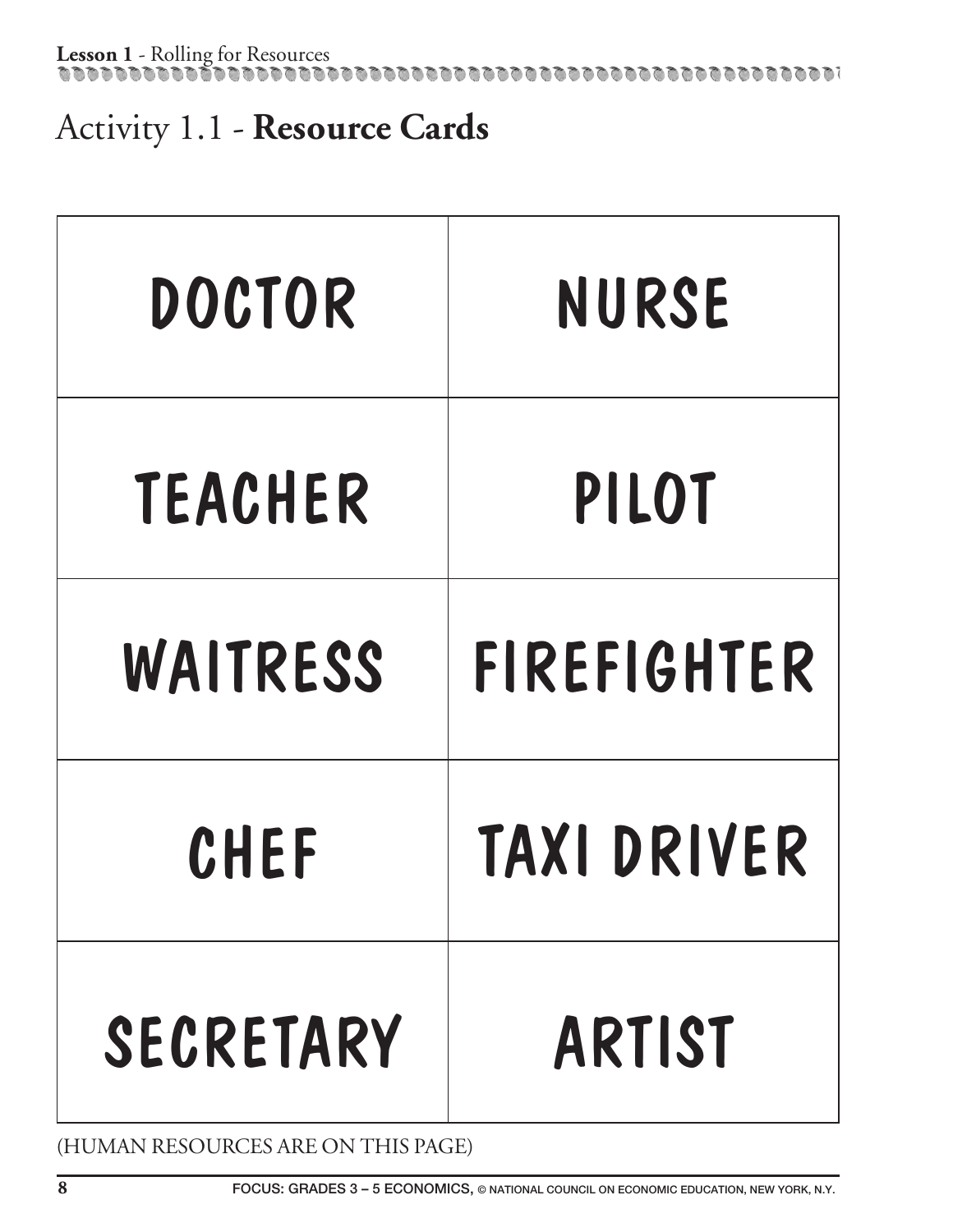Activity 1.1 - (continued) **Resource Cards** 

| STORE CLERK            | ENGINEER         |
|------------------------|------------------|
| <b>RODEO</b><br>COWBOY | <b>ACTOR</b>     |
| <b>FLORIST</b>         | <b>AUTHOR</b>    |
| CIRCUS<br>CLOWN        | BALLET<br>DANCER |
| <b>FARMER</b>          | LAWYER           |

(HUMAN RESOURCES ARE ON THIS PAGE)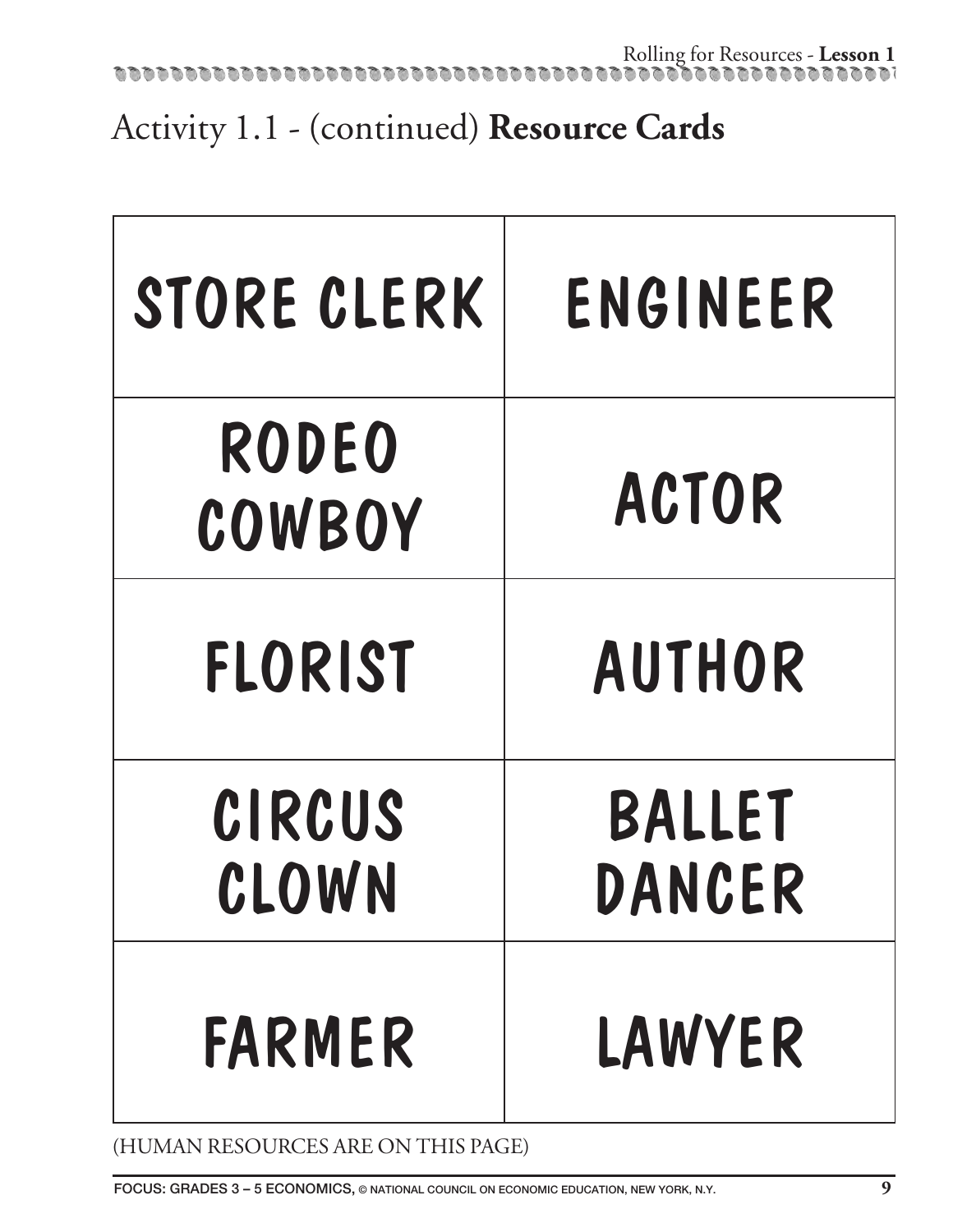# Activity 1.1 - (continued) **Resource Cards**

| SOIL         | <b>TREES</b> |
|--------------|--------------|
| SUNLIGHT     | <b>SEEDS</b> |
| <b>STONE</b> | COAL         |
| <b>AIR</b>   | CLAY         |
| <b>FISH</b>  | WIND         |

(NATURAL RESOURCES ARE ON THIS PAGE)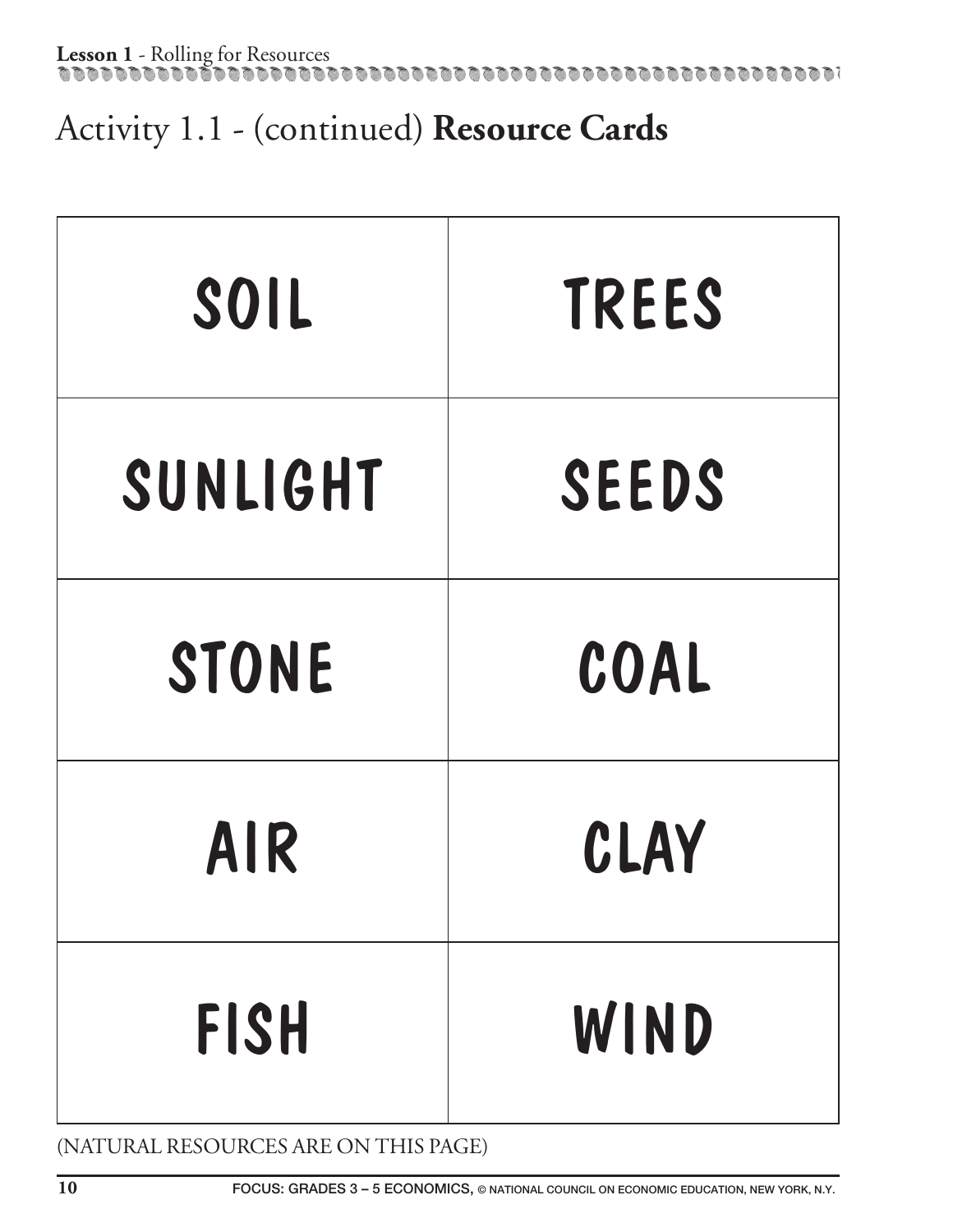Activity 1.1 - (continued) **Resource Cards**

| <b>COPPER ORE</b> | <b>FEATHERS</b> |
|-------------------|-----------------|
| <b>HERBS</b>      | SAND            |
| DIAMONDS          | SUGAR CANE      |
| 0IL               | WATER           |
| GOLD ORE          | <b>IRON ORE</b> |

(NATURAL RESOURCES ARE ON THIS PAGE)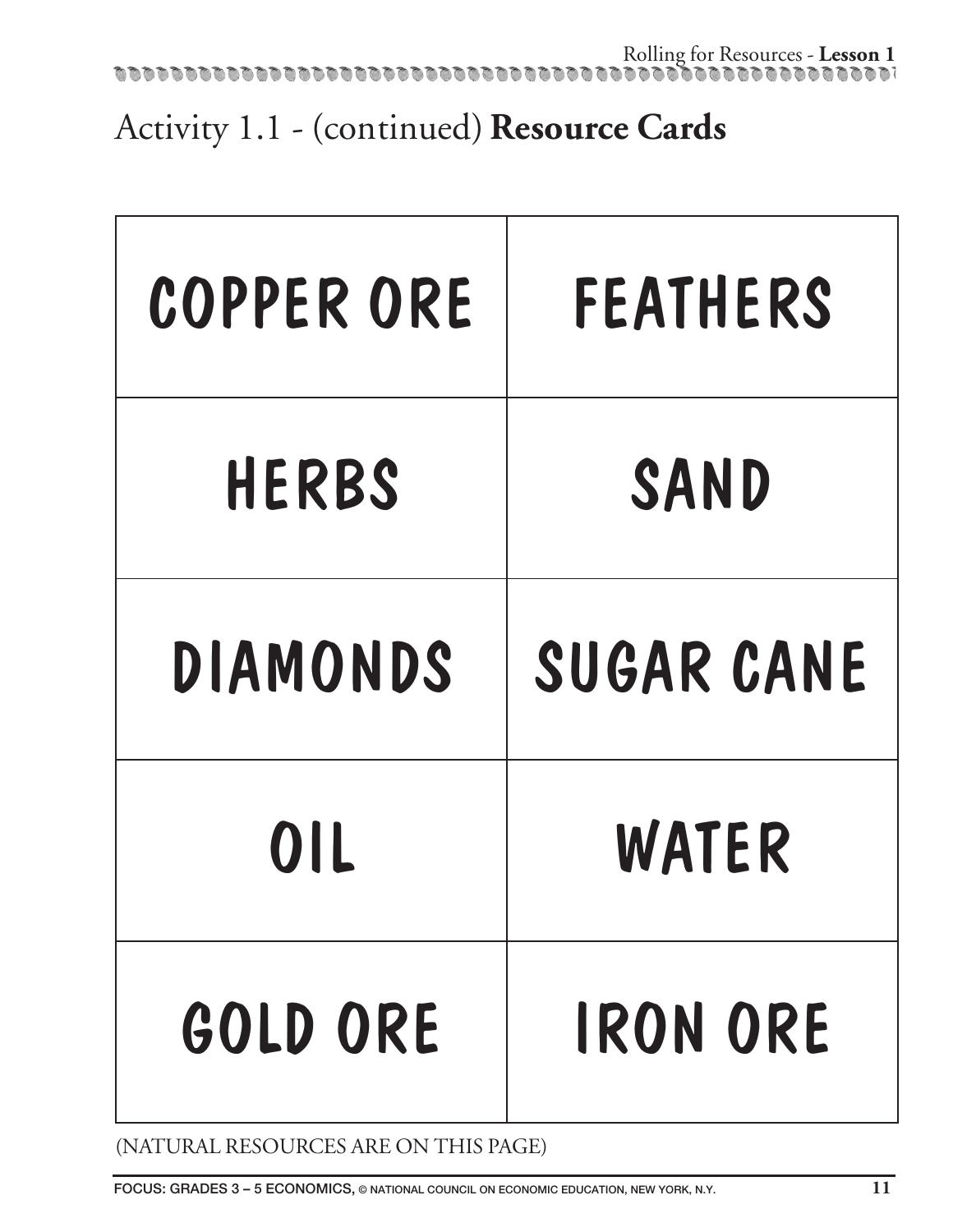Activity 1.1 - (continued) **Resource Cards** 

| <b>DESK</b>      | CHAIN SAW          |
|------------------|--------------------|
| HAMMER           | COMPUTER           |
| <b>PLOW</b>      | CALCULATOR         |
| <b>FORK LIFT</b> | SCISSORS           |
| <b>TRACTOR</b>   | <b>PAINT BRUSH</b> |

(CAPITAL RESOURCES ARE ON THIS PAGE)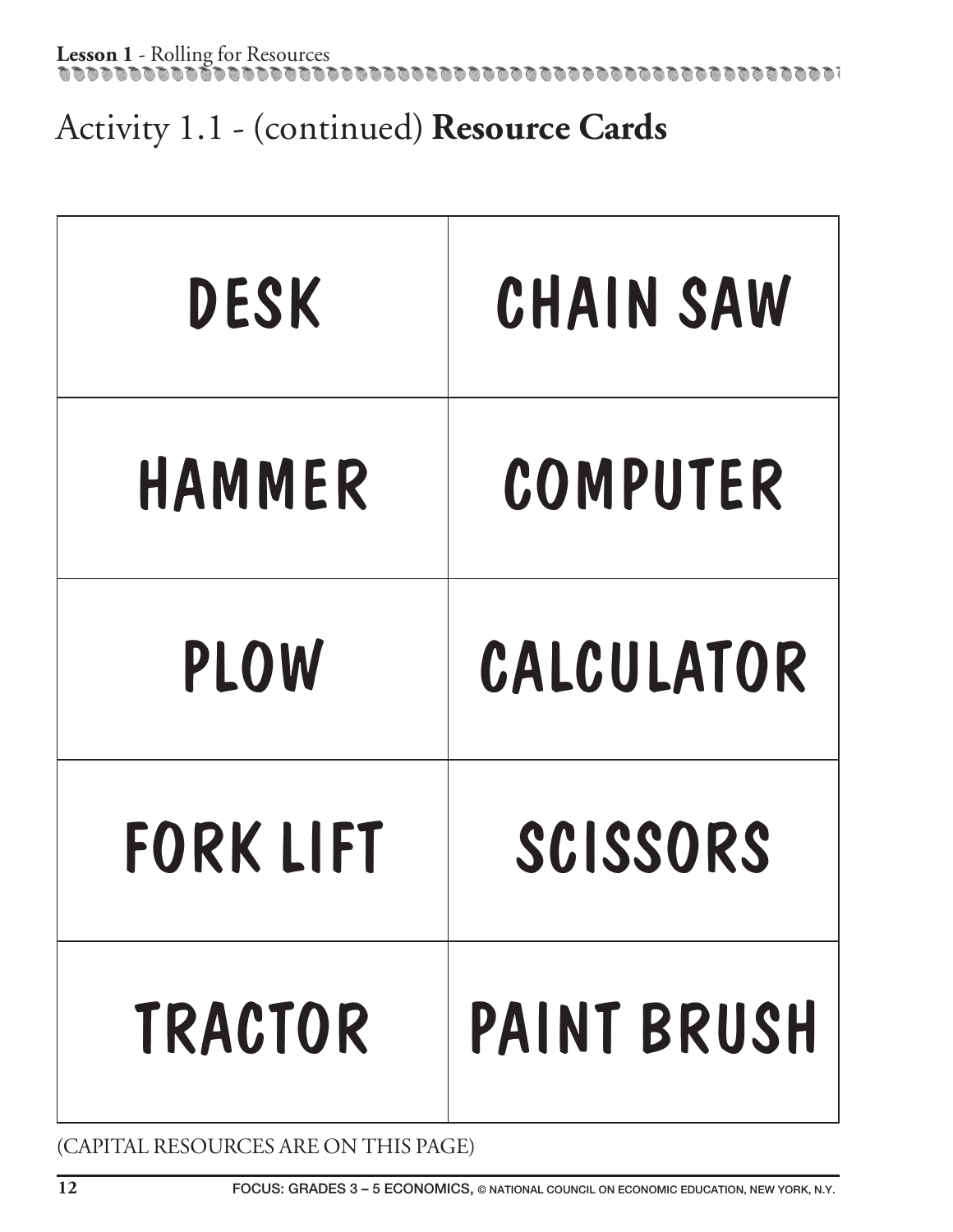Activity 1.1 - (continued) **Resource Cards** 

| DUMP TRUCK       | <b>TELEPHONE</b> |
|------------------|------------------|
| SHOVEL           | <b>BULLDOZER</b> |
| <b>FIRE HOSE</b> | MICROSCOPE       |
| <b>FISHING</b>   | CASH             |
| POLE             | REGISTER         |
| VACUUM           | <b>SEWING</b>    |
| CLEANER          | MACHINE          |

(CAPITAL RESOURCES ARE ON THIS PAGE)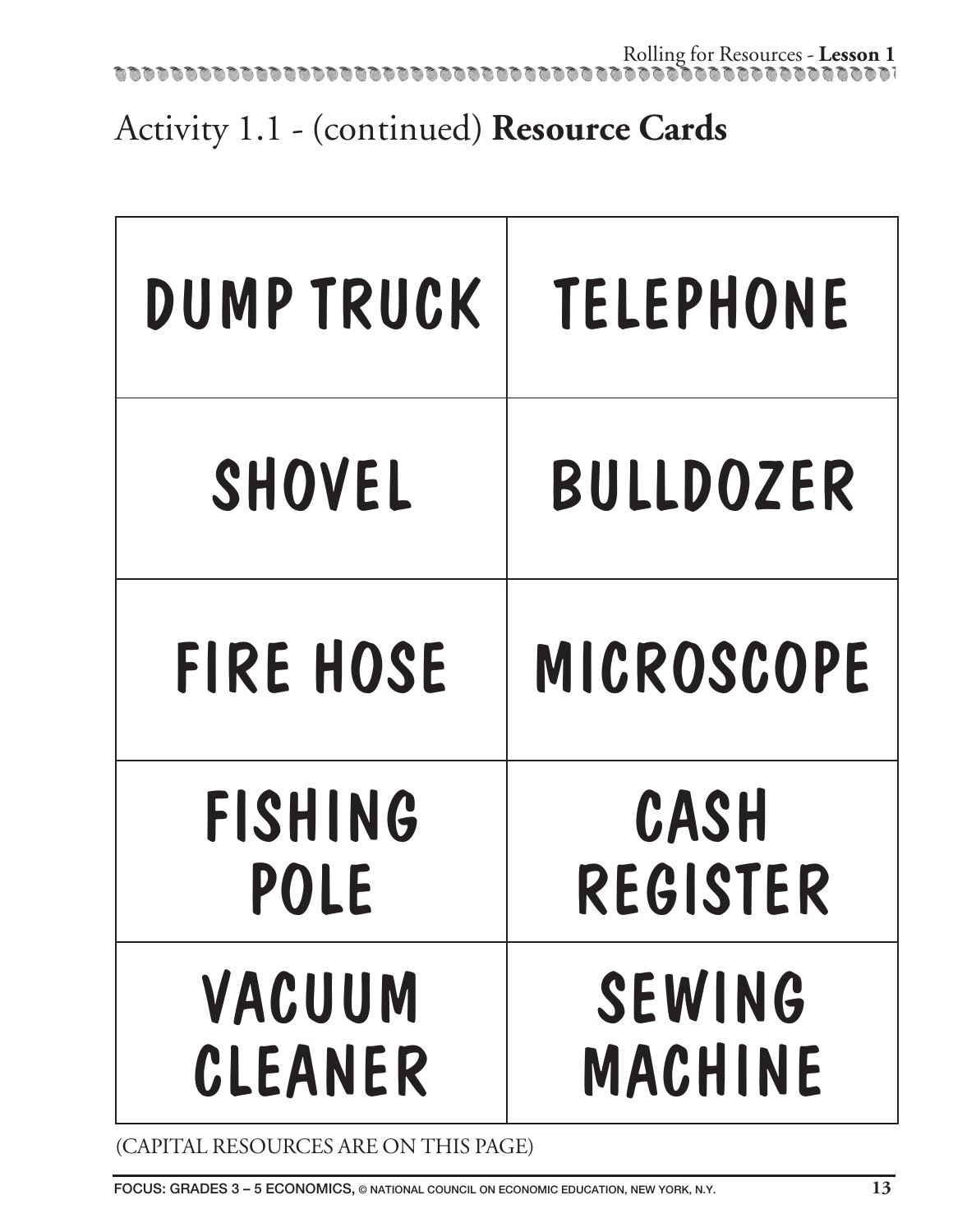## Activity 1.2 - **Die Cut-Out**

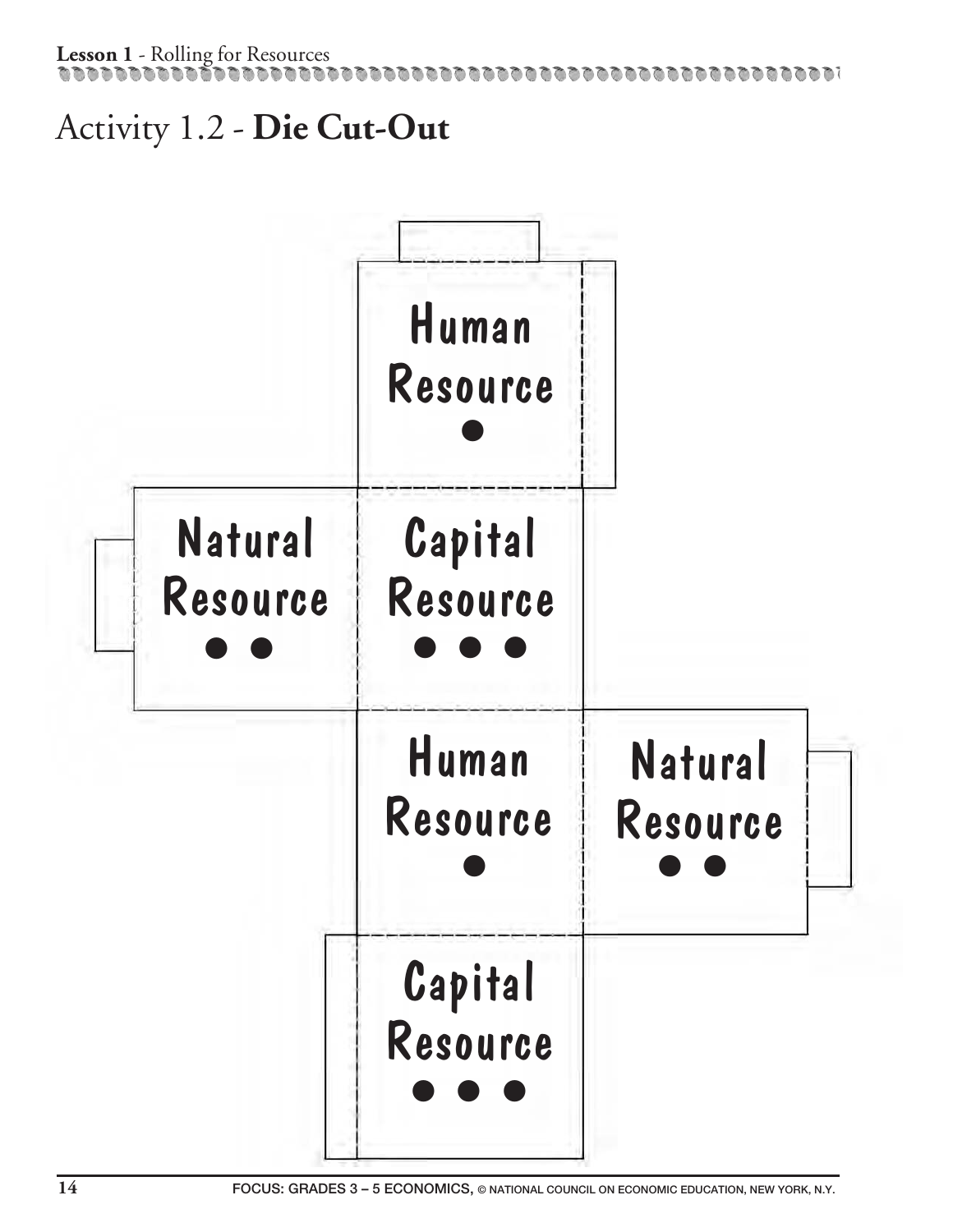# Activity 1.3 - **Resource Worksheet**

|                                                  | A GOOD OR SERVICE THAT<br>THIS RESOURCE CAN<br>PRODUCE IS |
|--------------------------------------------------|-----------------------------------------------------------|
| The HUMAN<br><b>RESOURCE on</b><br>my card was   |                                                           |
| The NATURAL<br><b>RESOURCE on</b><br>my card was |                                                           |
| The CAPITAL<br><b>RESOURCE on</b><br>my card was |                                                           |